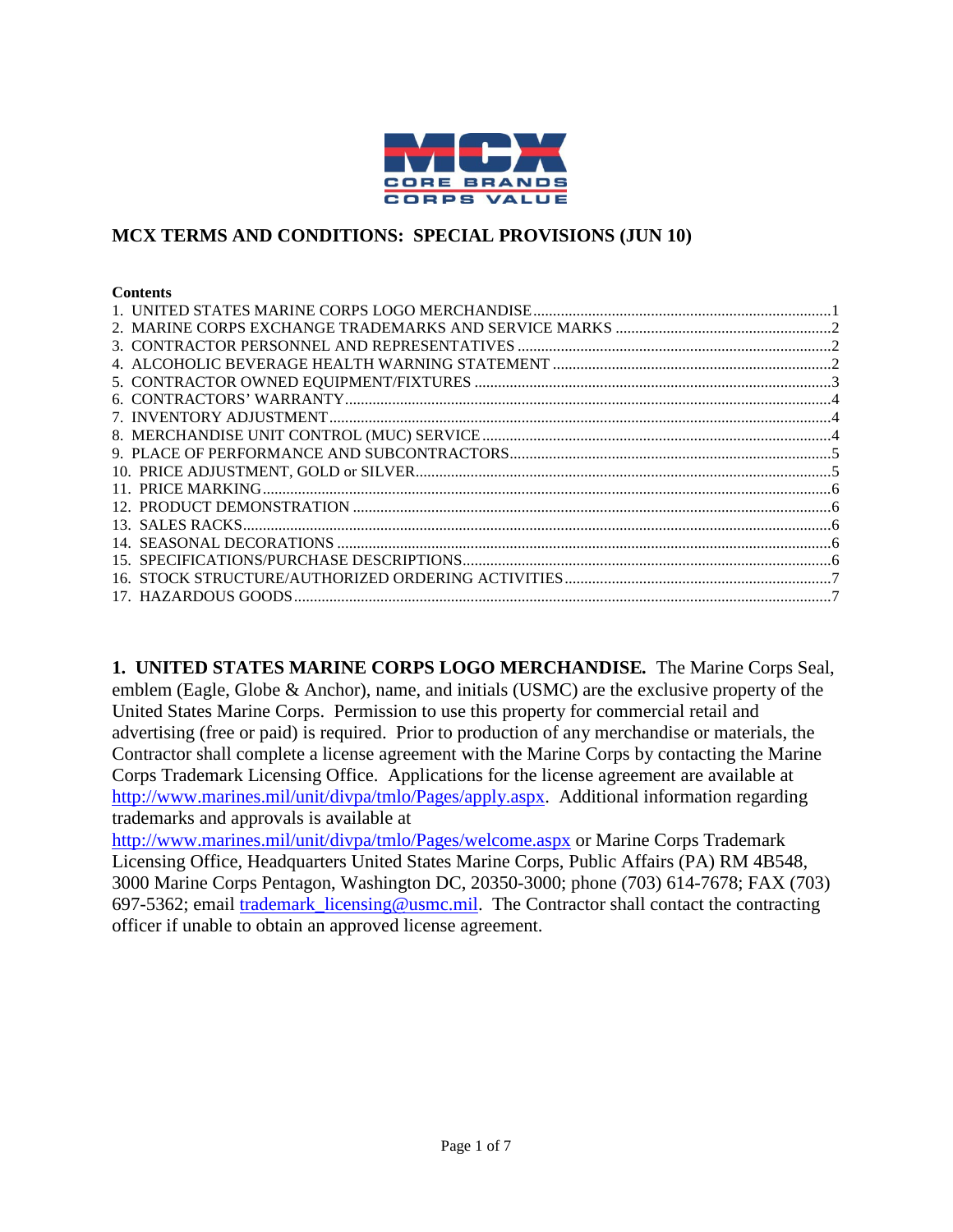### <span id="page-1-0"></span>**2. MARINE CORPS EXCHANGE TRADEMARKS AND SERVICE MARKS**

a. The Marine Corps Exchange (MCX) is the owner of numerous trademarks and/or service marks including, but not limited to, "MCX"; "Core Brands Corps Value"; "1775"; and "Our Cost is your Cost" logo.

b. MCX's exclusive ownership rights in these marks is not diminished by the absence of the ® or TM designation in this contract. This contract does not grant the Contractor any right, title or interest in or to the proprietary marks of MCX or of the other military Exchanges.

c. Accordingly, Contractor shall not use such marks, including use in marketing or promotions, and shall take no action to undermine, conflict with, or be contrary to, the rights and interest in such proprietary marks, except as specifically authorized in writing by the Contracting Officer.

### <span id="page-1-1"></span>**3. CONTRACTOR PERSONNEL AND REPRESENTATIVES**

a. While in exchange facilities, Contractor employees shall wear a Contractor-provided name tag that clearly identifies the individual as a Contractor employee. Contractor employees will be neat and clean. Contractor employees having contact with MCX customers will wear attire typical of styles commonly used by the better local commercial facilities of the same trade and as approved by the Contracting Officer. All Contractor employees having contact with MCX customers shall be able to read, write, and speak English at a fluency level sufficient for efficient performance of the contract.

b. The Contractor will discontinue using any Contractor employees in exchange facilities upon Contracting Officer's written notice that the Contractor employee is not acceptable for performance under this contract. Contractor will not use any such person to perform other MCX contracts without the prior written consent of the Contracting Officer. The Contractor will not employ any individual to work in exchange facilities whom has been determined unacceptable under any other MCX contract, without prior written consent of the Contracting Officer.

c. Contractor personnel, while on the military installation, shall at all times conduct themselves in an orderly and proper manner and abide by applicable regulations and directives, to include drug detection procedures, so as not to reflect discredit on MCX. Contractor and any subcontractors shall be required to comply with applicable MCX identity verification procedures, installation access requirements, and security clearance policies.

d. The Contractor and its employees or representatives will not represent itself to be an agent or representative of MCX, or any other agency or instrumentality of the United States Government.

# <span id="page-1-2"></span>**4. ALCOHOLIC BEVERAGE HEALTH WARNING STATEMENT**

a. All containers of alcoholic beverages applied under this contract will include the following health warning statement on the product label: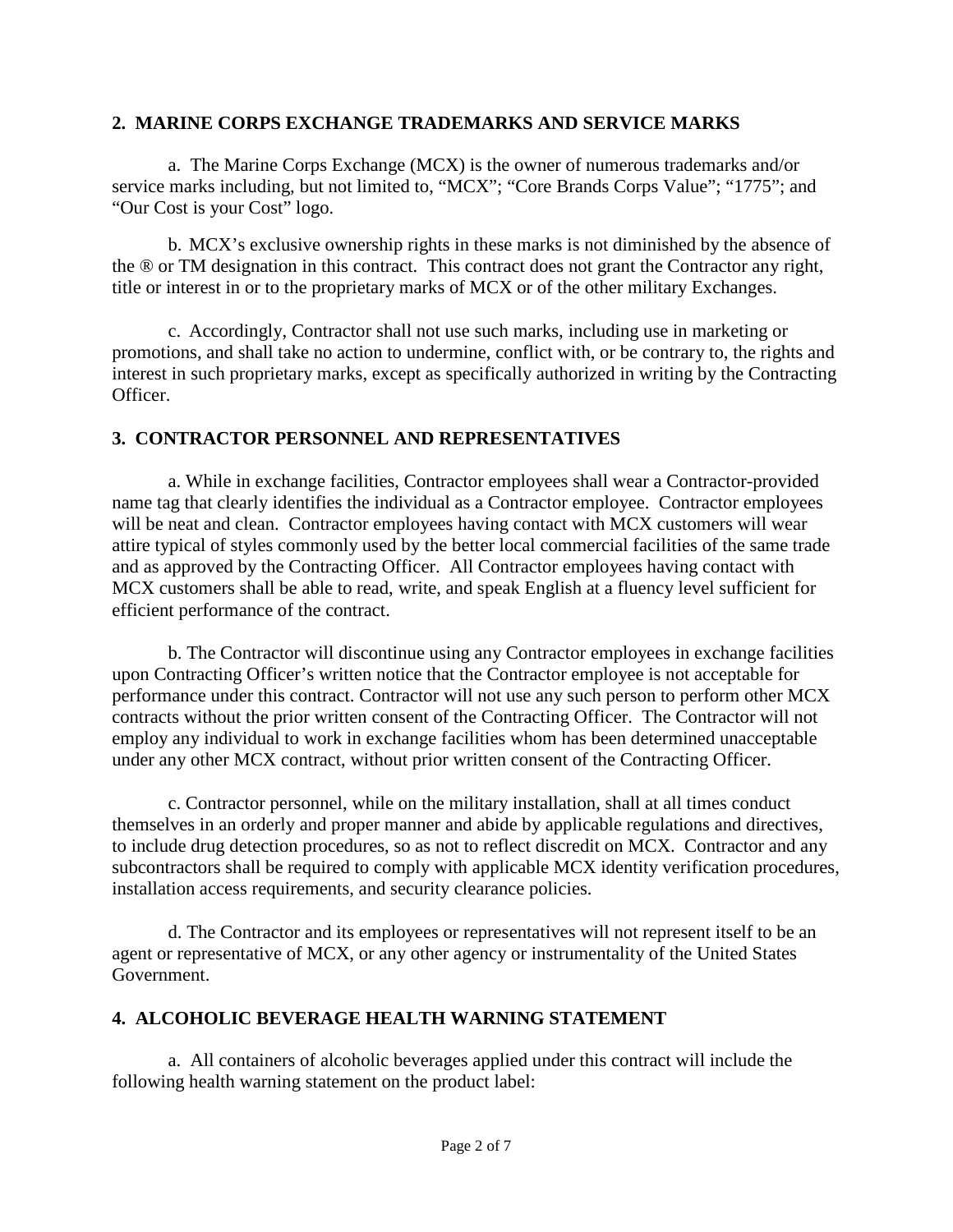**GOVERNMENT WARNING:** According to the Surgeon General, women should not drink alcoholic beverages during pregnancy because of the risk of birth defects. Consumption of alcoholic beverages impairs your ability to drive a car or operate machinery and may cause health problems.

b. An alcoholic beverage includes any beverage in liquid form that contains not less than one-half of one percent ( 0.5%) of alcohol by volume and is intended for human consumption.

c. A container is defined as the innermost sealed container, irrespective of the material from which it is made, in which the bottler places an alcoholic beverage and in which such beverage is offered for sale.

d. All labels will be designed in a manner to make the health warning statement readily legible under ordinary conditions. The statement will be on contrasting background with the words 'GOVERNMENT WARNING' capitalized and in bold type.

e. Size:

(1) For containers of 237 milliliters (8 fl oz.) or less, the statement will be in script, type or printing no smaller than one millimeter with a maximum of 40 character per inch (2.54 centimeters).

(2) For containers between 237 milliliters (8 fl oz) and 3 liters (101 fl. oz), the statement will be in script, type or printing no smaller than two millimeters with a maximum of 25 characters per inch (2.54 centimeters).

(3) For containers larger than three liters (101 fl. oz), the statement will be in script, type or printing no smaller than three millimeters with a maximum 12 characters per inch (2.54 centimeters).

f. The labels will be affixed to the containers so that they cannot be removed without a thorough application of water or other solvents.

# <span id="page-2-0"></span>**5. CONTRACTOR OWNED EQUIPMENT/FIXTURES**

a. Contractor equipment/fixtures provided for performance of the contract are subject to approval by the Contracting Officer. The equipment/fixtures will be in like new condition and maintained in good, working order by the Contractor. Title to all Contractor furnished equipment/fixtures will remain with the Contractor. Any required investment is a business risk for which MCX assumes no liability.

b. All charges incident to shipping, furnishing, installing or removing Contractor owned equipment/fixtures will be at Contractor's expense. If destined for an overseas facility, MCX will provide transportation support from the port of embarkation. No equipment/fixtures will be removed without Contracting Officer approval.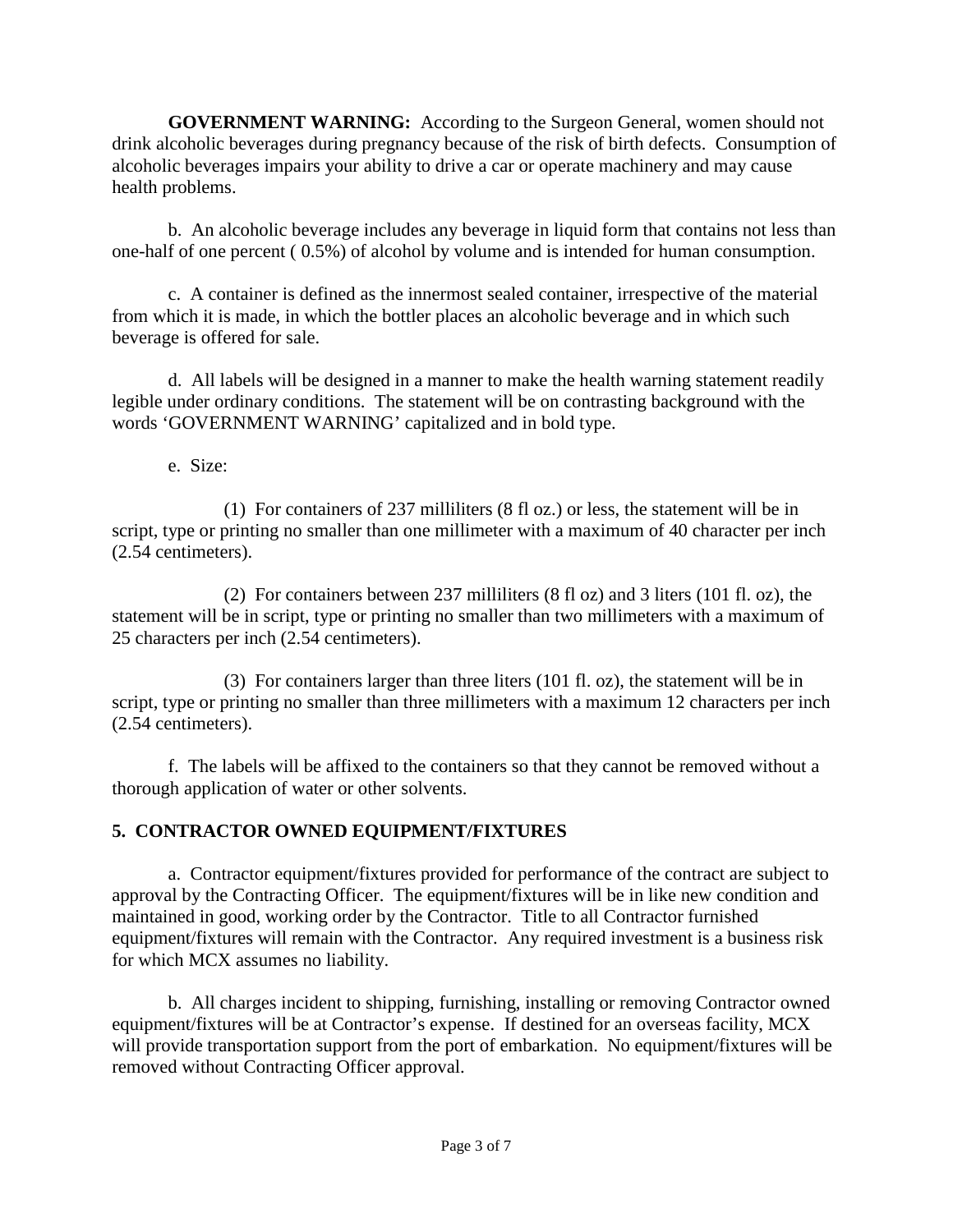c. MCX will have the first option and right to purchase any or all of the Contractor furnished equipment/fixtures used in performing the contract. If MCX exercises this option, the value of the equipment/fixtures will be determined by a 5 year straight line depreciation rate from the date of original purchase and purchase price or one dollar (\$1.00) whichever is higher. If MCX does not exercise this option, the Contractor will remove the equipment/fixtures or provide disposition instructions to the Contracting Officer. The instructions must be provided within fifteen days of contract expiration.

<span id="page-3-0"></span>**6. CONTRACTORS' WARRANTY**. Contractor will provide the Contracting Officer, upon request, a copy of applicable warranties. Nothing contained in the Contractor's warranty may supersede or restrict the warranty contained in the MCX warranty clause. MCX will accept Contractor's warranty provisions that are more favorable than the MCX Warranty clause. Contractor will furnish a copy of the warranty with each item.

<span id="page-3-1"></span>**7. INVENTORY ADJUSTMENT**. Exchange inventory will not exceed the overall stock-tosales ratio shown on the Branch Inventory Requirements Forecast. Contractor will ensure that only current styles, colors and required sizes are shipped. Contractor may accept undamaged merchandise for replacement on an item for item basis when necessary to ensure that selling facility has a balanced selection of sizes, colors and styles. Disposition of merchandise that exceeds the established stock-to-sales ratio is the responsibility of the Contractor. Contractor will bear the risk of loss upon shipment, cost of insurance, if any, and transportation. Merchandise that remains at the end of the contract period that does not meet the criteria outlined herein will be returned only after Contractor's approval.

<span id="page-3-2"></span>**8. MERCHANDISE UNIT CONTROL (MUC) SERVICE**. Contractor will provide personnel to perform the merchandise unit control (MUC) services required under this paragraph. Contractor will also provide the Contracting Officer with the name, telephone number and area of responsibility for each representative who will perform service at MCX activities. Contractor's representative must have proper identification. Individuals without proper identification will not be admitted to exchange facilities. Contractor agrees that any person, who is unacceptable to the Contracting Officer, will not be used to perform MUC service. MCX headquarters will provide MCX activity managers with a list of Contractor's representative. Contractor MUC services to be provided follows:

a. Contractor's representative will visit each participating activity at least once each month, or mutually agreed times, as approved by the Contracting Officer. This is the minimum visit frequency. Activities with higher sales volumes may require more frequent visits, i.e. weekly. Even more frequent visits may be required for activities with the highest retail sales volumes. Visits will correspond to the approved schedule. Approved schedules will be provided the applicable activities. These activities may take order action if the Contractor's representative fails to appear within 48 hours of the scheduled visit.

b. Contractor's representative will report to the activity manager immediately upon arrival, present their identification, and sign in.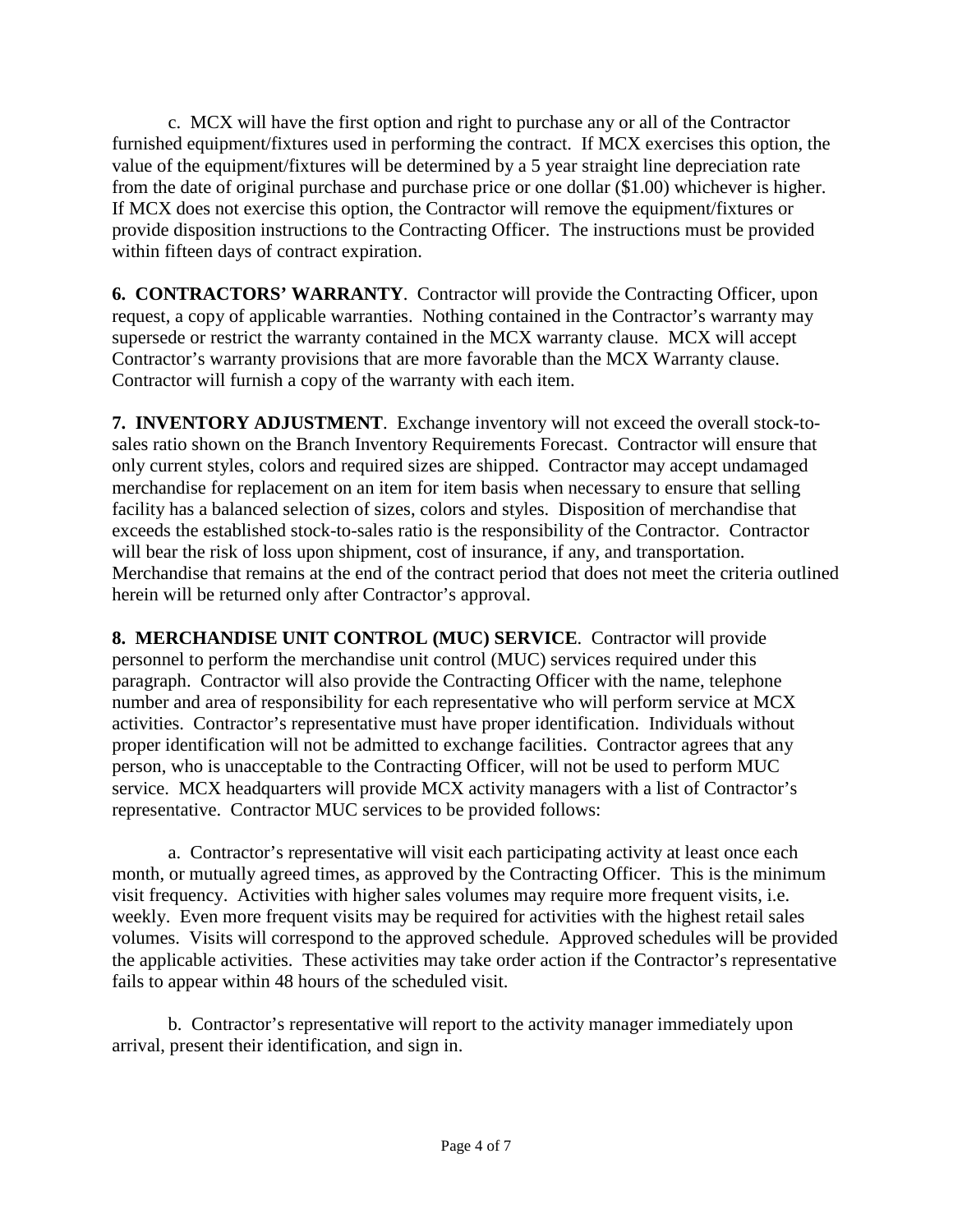c. Contractor's representative will use and maintain either MCX Open Order Facility MUC form or the Contractor's MUC form. If the Contractor's format is to be used, it must be approved by the Contracting Officer. If the Contractor's system is approved, the Contractor will be furnish copies to each participating location. MUCs provide a format for the store to record monthly on hand and on order figures along with three months sales history. The MUC must include a basis for figuring stock levels. This is normally average monthly sales times the prescribed stock to sales ratio. The representative will complete the on hand and on order information for each of the four months shown on the form. The form will be filed in the MCX activity manager's office. MCX personnel will be responsible for posting receipts for accountability purposes. Store MUC records (MUC book, computer printouts, etc.) will remain in the exchange facility.

d. Contractor's representative will inventory stock on hand, update the stock control record, and prepare an order if needed. The order will be submitted with the stock control record, to the respective MCX department supervisor for signature. Orders will not exceed the stock-to-sales ratio established for the participating activity considering sales, stock control records, approved open-to-buy funds, items on hand, and due-ins. Orders will only include the items approved for the activity. The representative has no authority to represent MCX. The representative will not sign documents for MCX nor complete customer sale transactions.

e. Contractor's representative will report overstocks, unusual sales, aged, deteriorated or damaged stocks to the MCX activity manager. Stock structure addition or deletion recommendations will be reported to the MCX activity manager and the Contracting Officer. Activity stock structure additions are limited to the items in a contract or mechanized system. The Contracting Officer must approve the addition of another item.

f. Contractor's representative will remove from stock any defective, aged or excess merchandise and include merchandise that MCX may have removed. The Contractor's representative will determine if the items are to be destroyed or returned. If the representative chooses to destroy the merchandise, representative will witness the destruction and sign a charge voucher. The representative will sign a charge voucher for merchandise being returned. If Contractor's return labels are used, the representative must have the labels on hand for immediate use. Unless otherwise stated, risk of loss will pass to the Contractor upon shipment. The cost of return, to include transportation and any insurance, will be at Contractor's expense.

g. Contractor's representative will assist MCX in the display of merchandise within space allocations. Contractor's representative will inform MCX personnel of product improvements, proper application or use of product, and instruct in improved selling techniques.

<span id="page-4-0"></span>**9. PLACE OF PERFORMANCE AND SUBCONTRACTORS**. Contractor will not subcontract the manufacturing process for the items supplied under the contract, nor change the place of manufacture, without the prior written consent of the Contracting Officer. Any subcontractor so approved and used in connection with the contract is the agent of the Contractor and not the agent of MCX.

### <span id="page-4-1"></span>**10. PRICE ADJUSTMENT, GOLD or SILVER**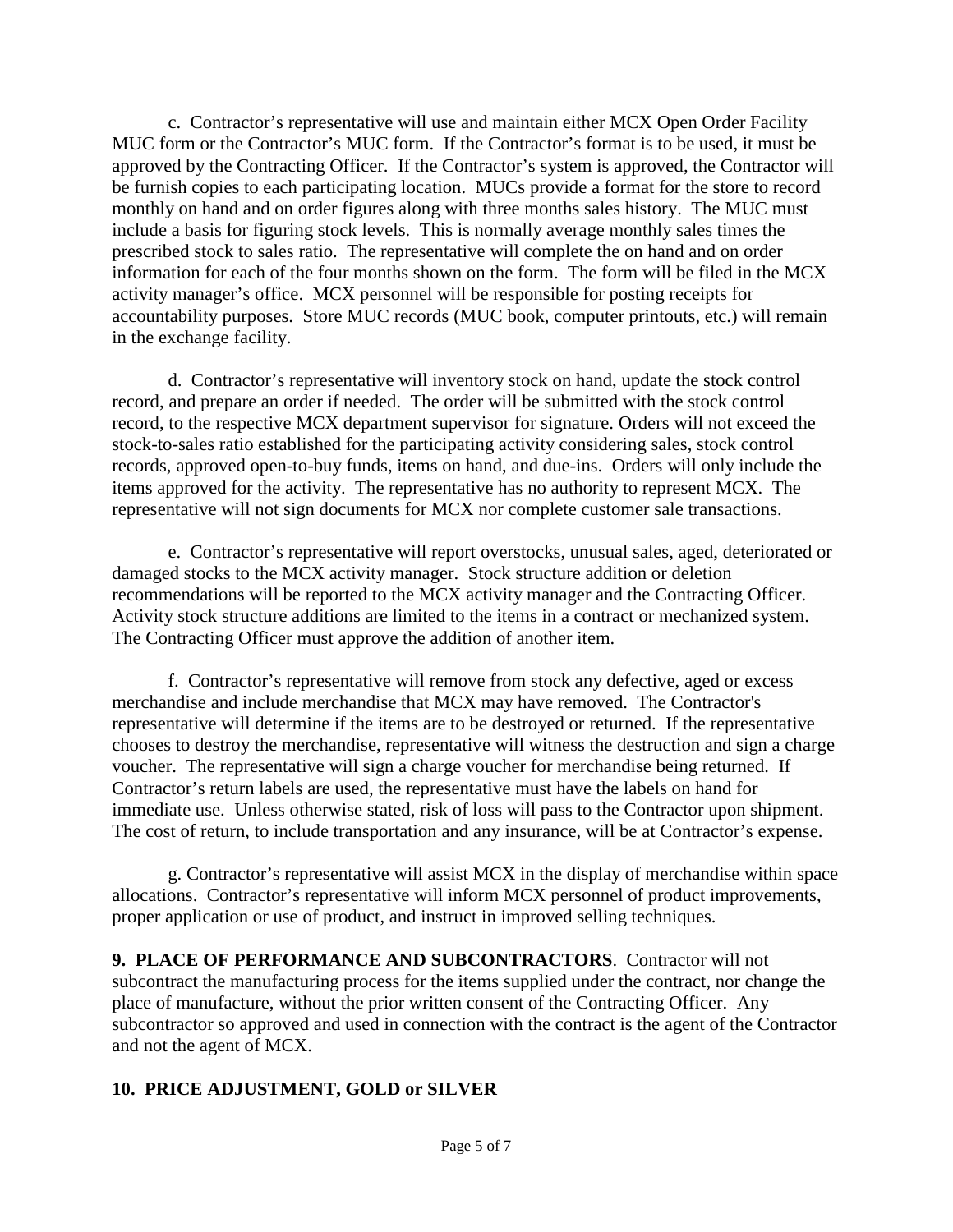a. The contract price of line items containing gold or silver may be recomputed if the gold or silver price, listed in the Wall Street Journal Handy and Harmon quote, changes by 10% or more (cumulative). The change will compare the price in effect on the date of contract award or a subsequent price recomputation. Either party may request a price adjustment in writing. The request must be supported by a copy of the Handy and Harmon quotation. The request will be based on the first publication of the Wall Street Journal quotation in each month and made within ten days following publication. The request must specify the amount of adjustment, limited to the content of gold or silver shown for the contract line items. A price adjustment (increase or decrease) will be effective the first day of the MCX fiscal month following receipt of request.

b. Any request for price adjustment based on factors other than mentioned above will be made according to the Prices clause.

<span id="page-5-0"></span>**11. PRICE MARKING**. Contractor will price mark merchandise before or at delivery with tickets prepared according to Price Marking instructions.

### <span id="page-5-1"></span>**12. PRODUCT DEMONSTRATION**

a. When requested by the Contracting Officer, Contractor will provide personnel acceptable to the Contracting Officer to demonstrate products. Demonstration frequency will be determined by activity sales volume and complexity of the category (i.e., high volume activities or activities selling computers may require daily visits in order to properly demonstrate the merchandise). Demonstrations will be conducted at times and locations mutually agreed to by MCX and the Contractor.

b. Products and display material used for product demonstration will be at Contractor's expense. Any material or product taken from a MCX shelf will be documented on a charge voucher, signed by Contractor's representative acknowledging receipt of the material/product and assuming responsibility for Contractor's payment.

<span id="page-5-2"></span>**13. SALES RACKS**. Unless otherwise provided, any equipment, racks, sales fixtures, or other display devices delivered to MCX for use in conjunction with Contractor's products become MCX property upon delivery and at no additional charge.

<span id="page-5-3"></span>**14. SEASONAL DECORATIONS**. Contractor warrants that all seasonal decorations furnished are flame-retardant or noncombustible according to National Fire Protection Association definitions.

### <span id="page-5-4"></span>**15. SPECIFICATIONS/PURCHASE DESCRIPTIONS**.

a. The Contractor will provide the brand name products listed in this contract which are the Contractor's regular commercial products.